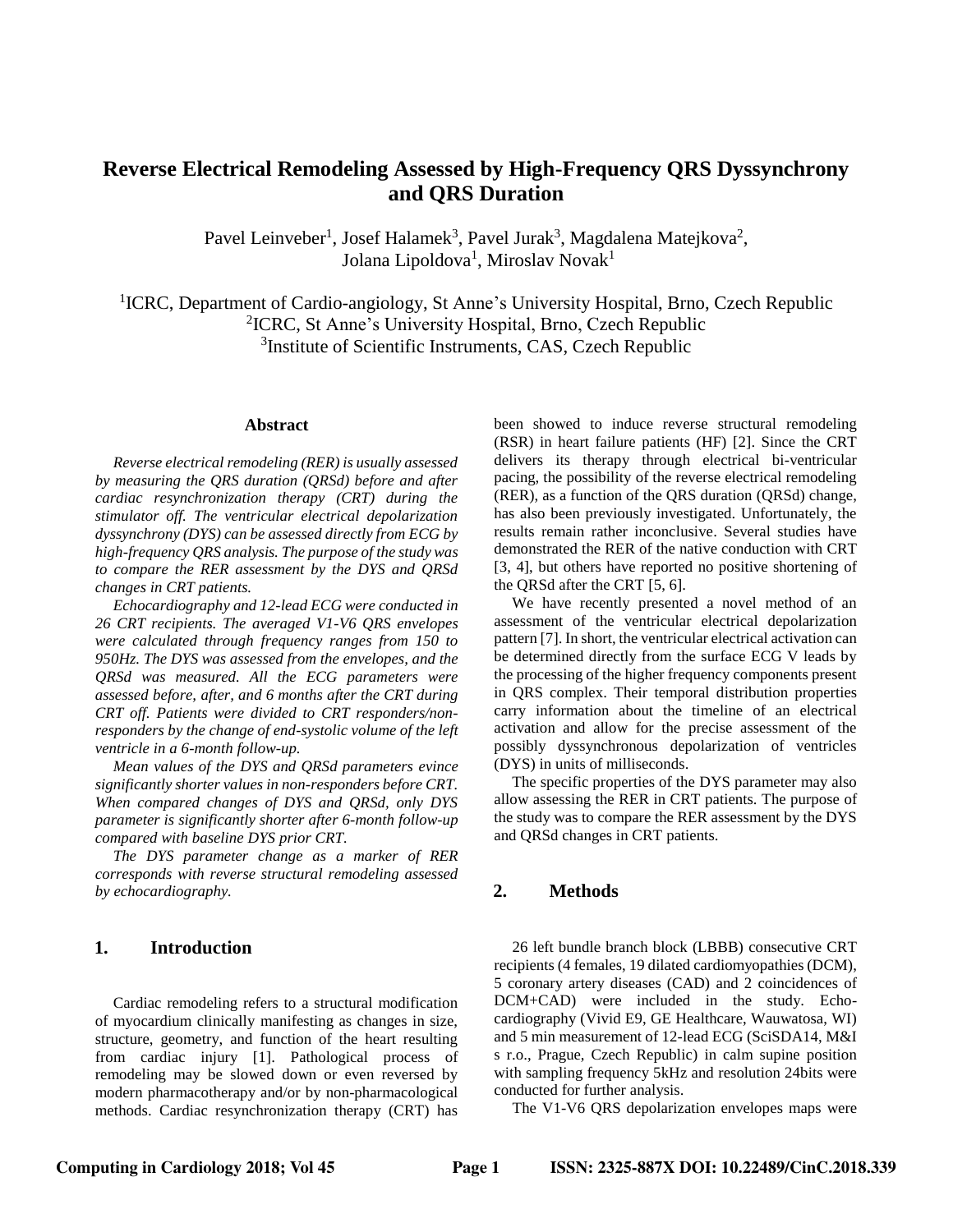calculated for the passband width 100Hz from 150 to 950Hz with 100Hz step using signal averaging technique to improve the signal-to-noise ratio as described in [\[7\]](#page-3-6). The DYS parameter was assessed automatically as an average of differences between soonest and latest activation in V leads' envelopes over the passbands. The activation difference was determined as an average of three methods: (1) time difference between 2 most distant maximums of the amplitude envelopes, (2) time difference between 2 most distant centers of gravity of the envelopes with 50% and (3) 30% envelope base cut off (Figure 1-3. bottom – black, green dashed, and green curve, respectively).

The standard QRSd was measured fully automatically using the custom-made software [\[8\]](#page-3-7).

All the QRSd and DYS values were obtained before, 1- 3 days after, and 6 months after the CRT in native conduction (during CRT off). Patients with a relative decrease of 10% and more in end-systolic volume (ESV) of the left ventricle after 6-month follow-up were considered CRT responders.

# **3. Results**

Of all 26 patients were 18 CRT responders by the improved ESV after 6 months of follow-up.

Mean values (Table 1.) of DYS and QRSd parameters were significantly lower in non-responders before CRT. DYS was also significantly lower in non-responders just after CRT, but QRSd was closely non-significant (P=0.06). Both DYS and QRSd were non-significant when measured during 6-month follow-up.

Tab. 1: Mean values of the DYS and QRSd parameters assessed before CRT implantation, just after the CRT implantation with CRT Off, and during 6-month follow-up with CRT Off divided into CRT responders (R) and nonresponders (NR). The values are represented as a mean  $\pm$ SD.

| Mean values [ms]  |            | R            | <b>NR</b>    | р         |
|-------------------|------------|--------------|--------------|-----------|
| <b>Before CRT</b> | <b>DYS</b> | $79 \pm 27$  | $52 \pm 20$  | < 0.05    |
|                   | QRSd       | $169 \pm 14$ | $155 \pm 14$ | < 0.05    |
| After CRT Off     | <b>DYS</b> | $77 \pm 26$  | $48 \pm 23$  | < 0.05    |
|                   | ORSd       | $168 \pm 16$ | $156 \pm 12$ | <b>NS</b> |
| 6M CRT Off        | <b>DYS</b> | $67 \pm 28$  | $51 \pm 19$  | <b>NS</b> |
|                   | ORSd       | $165 \pm 20$ | $157 \pm 10$ | <b>NS</b> |

There was a significantly lower DYS after 6-month follow-up compared to baseline DYS, while there was no DYS parameter change before and just after the CRT (Table 2.). No significant difference was found in QRSd just after CRT and 6-month follow-up against the baseline prior CRT (Table 3.). The data from 8 CRT non-responders did not show any significant differences of DYS or QRSd just after the CRT and 6-month follow-up compared to baseline values (Table 2 and 3.).

Tab. 2: Changes of the DYS parameter between three stages of the measurement - before CRT implantation, just after the CRT implantation with CRT Off, and during 6 month follow-up with CRT Off divided into CRT responders (R) and non-responders (NR). The values are represented as a mean ± SD.

| <b>DYS</b> changes [ms]    | R            | NR          |
|----------------------------|--------------|-------------|
| After CRT Off – before CRT | $-3 \pm 9$   | $-3 \pm 8$  |
|                            | <b>NS</b>    | <b>NS</b>   |
| 6M CRT Off – before CRT    | $-12 \pm 18$ | $-4 \pm 12$ |
|                            | < 0.01       | <b>NS</b>   |
| 6M CRT Off - after CRT Off | $-6 \pm 11$  | $0 \pm 12$  |
|                            | NS           | NS          |

Tab. 3: Changes of the QRSd parameter between three stages of the measurement - before CRT implantation, just after the CRT implantation with CRT Off, and during 6 month follow-up with CRT Off divided into CRT responders (R) and non-responders (NR). The values are represented as a mean  $\pm$  SD.

| <b>QRSd changes [ms]</b>   | R           | NR        |
|----------------------------|-------------|-----------|
| After CRT Off – before CRT | $0 \pm 4$   | $1 \pm 3$ |
|                            | <b>NS</b>   | <b>NS</b> |
| 6M CRT Off – before CRT    | $-4 \pm 16$ | $2 \pm 8$ |
|                            | <b>NS</b>   | <b>NS</b> |
| 6M CRT Off - after CRT Off | $0 \pm 9$   | $1 \pm 7$ |
|                            | NS          | NS        |



Figure 1. Example of the CRT responder by echocardiography (ESV increase by 12%); with extensive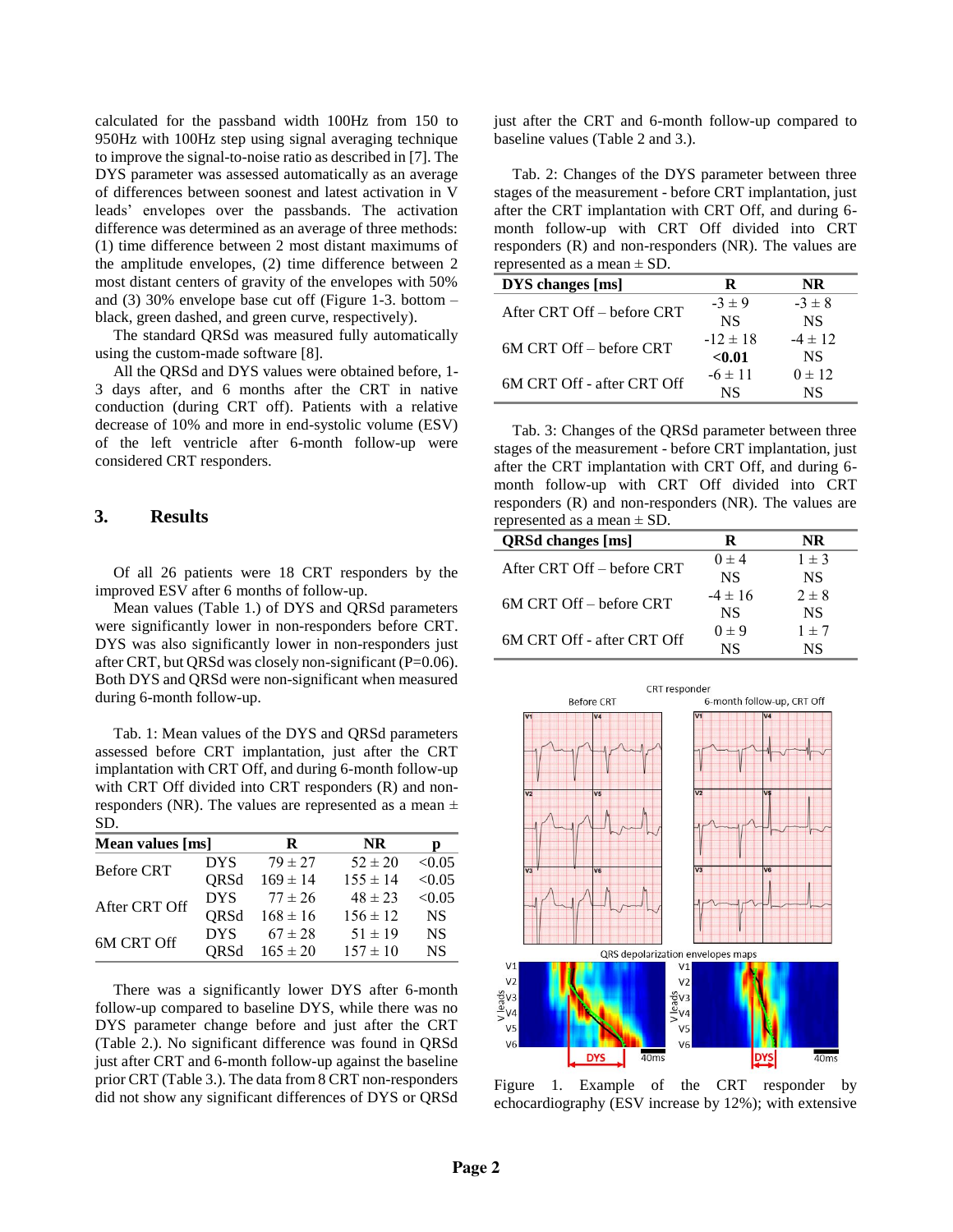shortening of QRSd from 177ms to 121ms and DYS from 112ms to 43ms. QRS depolarization envelopes maps are created by amplitude normalization over the V lead envelopes (max. amplitude – red, min. amplitude – blue color), arranging envelopes into rows from V1 to V6 and performing a linear interpolation between the rows.

# **4. Discussion**

Significant differences in the mean values of the DYS and QRSd parameters exist between CRT responders and non-responders defined by echocardiography. These findings are consistent with previously reported findings. Wider QRS is a known factor for positive CRT response [\[9\]](#page-3-8). We have recently shown, on part of the MADIT-CRT trial data, that higher baseline DYS values predict better benefit from CRT in LBBB patients [\[10\]](#page-3-9). The differences are also evident in the DYS and QRSd measured after biventricular pacemaker implantation during CRT Off, but only DYS varies significantly between responders and non-responders. QRSd differences slipped just below the significance  $(p=0.06)$ . The similar differences between responders and non-responders persist even after 6 months of CRT (during CRT Off) but are not significant enough.

The evaluation of the reverse structural remodeling after CRT is clinically well established [\[1\]](#page-3-0) with an ongoing effort for a methodological improvement [\[11\]](#page-3-10). Unlike, the mechanism standing behind the reverse electrical remodeling as well as its diagnostic potential still remain rather unclear. Although the RER is primarily assessed by the change of the QRSd parameter, the non-existent unified methodology for the RER assessment could be one of the reasons.

Studies that assess the RER by comparing the QRSd during the biventricular pacing [\[12-14\]](#page-3-11) report significant changes in QRSd before and after the CRT. But the majority of the published articles, evaluating RER, deal with the measurement of QRSd during native conduction before and after the CRT (CRT Off). Unfortunately, the reported results with native conduction vary considerably; from shortening the QRSd during follow-up by 11ms [\[3\]](#page-3-2) or 19ms [\[4\]](#page-3-3) to prolongation of the QRSd by 1ms [\[5\]](#page-3-4) or 6ms [\[6\]](#page-3-5). Our results also did not find any significant differences in QRSd measured before CRT and during native conduction 6 months after CRT. The reason for such inconsistency between studies is unknown. It could be partially caused by using different methods of QRSd measurement. But there still remain other fundamental problems to be solved, such as whether to measure RER during biventricular pacing On or Off and the exact time course of measurement conduction (the long-term followup as well as the waiting period before measurement after the pacemaker settings change).

Ambiguous results of the RER assessment by intrinsic

QRSd open a question whether the QRSd parameter is sensitive and specific enough to securely evaluate RER. Our recently introduced DYS parameter [\[7\]](#page-3-6) showed the significant reduction of the native dyssynchronous depolarization after 6 months of CRT despite no change in QRSd (An example in Figure 2.). The QRSd parameter represents the whole activation of the ventricles and it does not necessarily reflect dyssynchronous activation via bundle branch blockades (BBB). On the other hand, the DYS parameter, by its nature, is able not only clearly distinguish BBB but also evaluate any activation changes in BBB if present after the follow-up.



Figure 2. Example of the CRT responder by echocardiography (ESV increase by 27%); with almost no change of QRSd (193ms to 191ms), but the substantial decrease of DYS (109ms to 79ms). QRS depolarization envelopes maps are created by amplitude normalization over the V lead envelopes (max. amplitude – red, min. amplitude – blue color), arranging envelopes into rows from V1 to V6 and performing a linear interpolation between the rows.

The DYS changes have not been found in CRT nonresponders (An example in Figure 3.), except one DCM+CAD patient (ESV increase by only 5%), whose DYS shortened from 48ms to 22ms with simultaneous shortening of the QRSd only by 7 ms (166 to 159ms) after the follow-up. Partial disagreement between RSR and RER has also been presented in [\[4\]](#page-3-3).

#### **5. Conclusion**